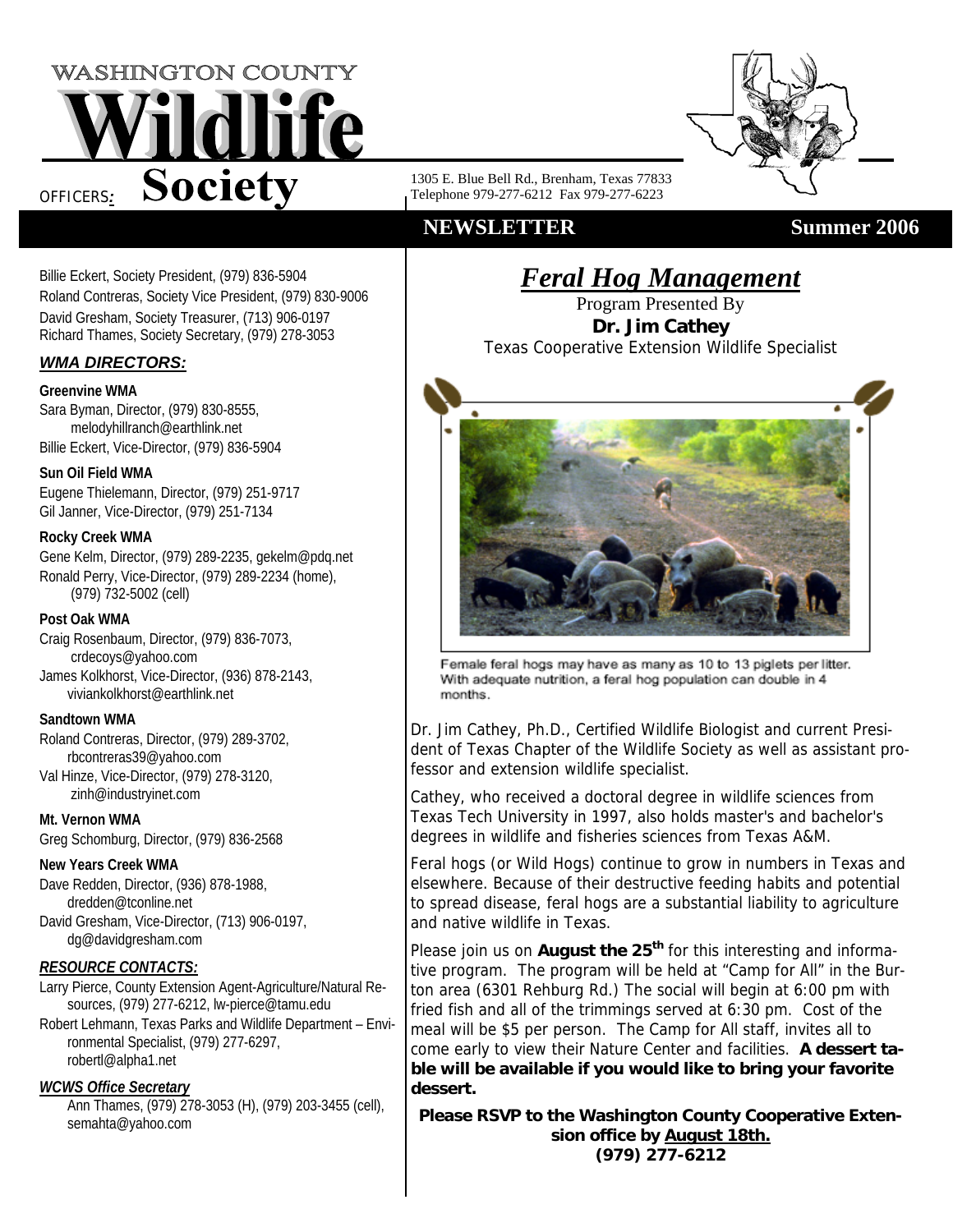# $\overline{\phantom{a}}$ くくくくく  $\overline{\phantom{a}}$  $\overline{\mathbf{v}}$ ₩ ₩ ₩ ⊾  $\overline{\phantom{0}}$  $\overline{\phantom{a}}$  $\overline{\mathbf{v}}$ ر<br>پ  $\overline{\mathbf{v}}$ ↜ ₩

## Presidents Remarks,

Hello Members,

Looks like Spring has given way to Summer. I want to thank everyone for sending in your wildlife surveys, we are gathering a lot of useful information. Soon we will starting implementing some of these ideas so look for them in our upcoming newsletters and on our website www.wcwildlife.org.

 $\blacktriangleright$ 

Also, the Society is here to assist you in enhancing wildlife and it's habitat for all to enjoy. We need to utilize the talents of existing membership. If anyone would like to take an active role please contact your director or myself, there is plenty of fun work to go around.

Lastly, I'd like to thank everyone for theirs donations made through the first part of the year and our newest lifetime members Nelson and Sara Byman of Greenvine.

> Hope to see you Aug 25!!! Billie Eckert

"*A true conservationist is a man who knows that the world is not given by his fathers but borrowed from his children*." - **Audubon**

 $\blacksquare$  $\blacksquare$  $\blacksquare$  $\blacksquare$ 

r her her her her her her her her **ENCOURAGE BAT HABITATS?**

Meg Goodman, Texas Parks & Wildlife

Did you know that the Mexican free-tailed bat can fly  $\blacktriangleright$  at speeds of 60 mph, and eats 1,000 tons of insects every ight. In fact the Mexican free-tailed bats are the Lance Armstrong of the bat world- very aerodynamic, high en- $\blacktriangleright$  durance and high speed flyers.

Texas has over 33 species of bats on re-₩ cord ,according to bat expert Meg Goodman, Texas Parks and Wildlife's state bat coordinator. This is more  $\blacktriangleright$  than any other state in the United States.

You don't have to build a cave to invite bats on your I land. A bat house or providing adequate water sources is  $\blacktriangleright$  a step in the right direction. According to Goodman, "even small steps toward bat conservation can have long  $\blacktriangleright$  term impacts on Texas' ecology". There are several ways  $\sim$  to help bats: a. Provide water sources, which is critical for any wildlife creature. b. leave snags and mature trees  $\mathbf{L}$ in the landscape. c. Leave old buildings or barns stand. These can be good bat houses for many species. d. Clean  $\overline{\phantom{a}}$ up trash from caves and water sources. By removing debris and trash this eliminates death traps for bats and ₩ birds as well.

₩ Don't be mislead by bat myths. Less than one half of 1 percent of bats contract rabies. According to Bat World Sanctuary --Bats are exceptionally long lived and some species can live up to 34 years. Most bats navigate with high-frequency sounds. They can detect obstacles as fine  $\blacktriangleright$  as a human hair in total darkness. No they do not attack riangled in human hair, contrary to people or become entangled in human hair, contrary to most beliefs. Seventy percent of all bats eat insects, while most of the remaining eat fruit, pollen and nectar. To learn more about bats, you can contact Meg Goodman with the Texas Parks and Wildlife Department (512) 912-7042, or e-mail meg.goodman@tpwd.state.tx.us.

#### . . . . . . . . . **Time to I. D. some Deer**

Starting August 1st members should begin to log deer sightings within the county. See instructions on reverse side of enclosed form. Please take some time and go out and identify some deer, log them onto the form according to instructions.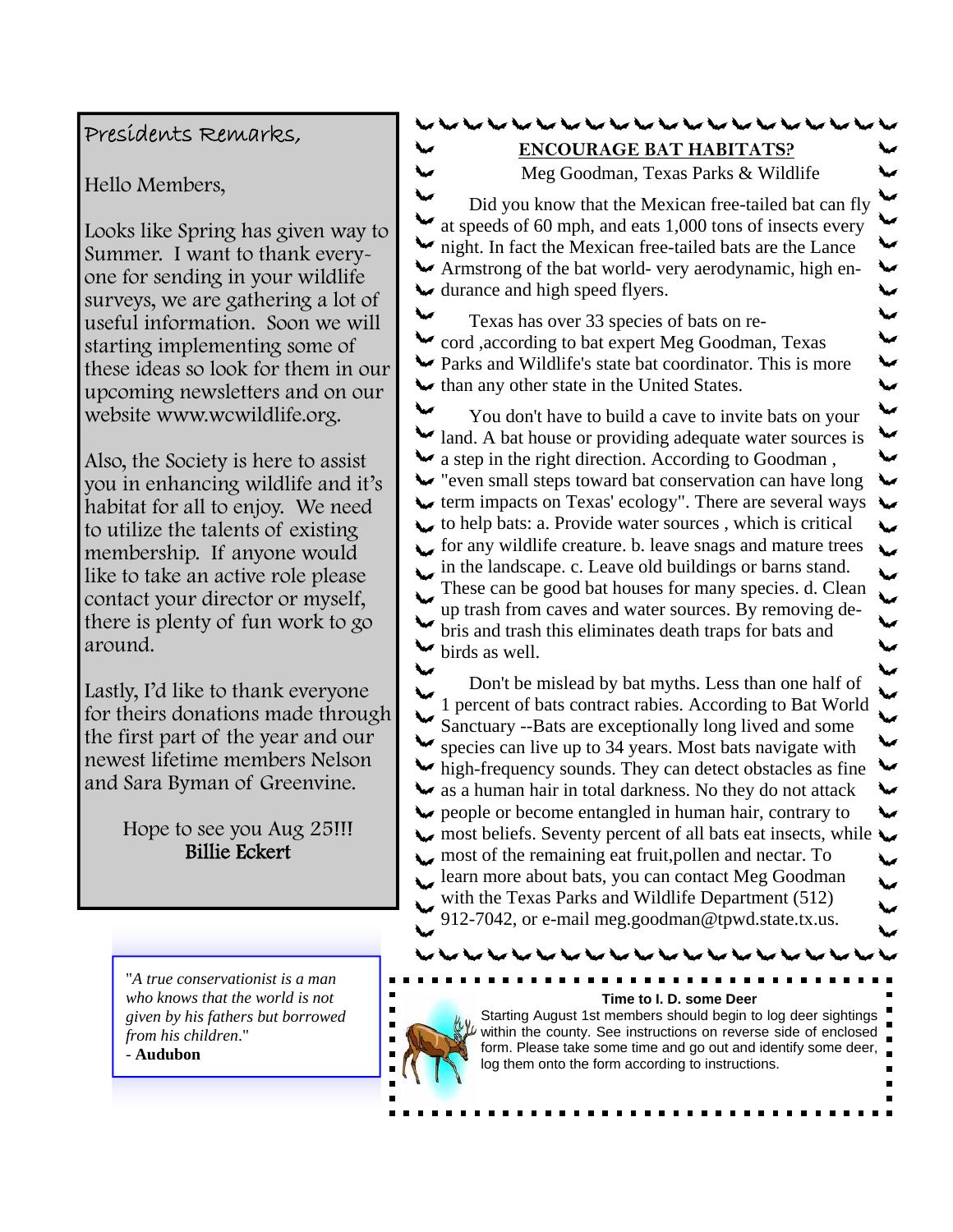#### **Why do a Quail Survey in Washington County?**

by Robert Lehmann, Texas Parks & Wildlife

The question of "Why Survey" has come up several times since the quail survey cards were mailed. Several members have said, "You don't need a survey to tell there's not any quail left in the county". If this is true then let the survey speak, but on the other hand if there is a few remnant populations hanging on in the county then let them be identified also.

Robert Lehmann, Texas Parks & Wildlife Environmental Specialist believes there are some isolated spots that still have some wild quail within them, but things really don't look very promising. Quail are a very unique bird because they prefer to walk throughout most of their daily routines, which creates a home range much smaller than most other bird species. If food is scarce in an area, many other species of birds will just fly to another area sometimes many miles away to find food. But for a quail all their food, water and cover must be located within walking distance and they must have a safe route to get them there.

On a positive note quail are 'manageable" if you have them and know where are. They will respond positively to any improvements you make to their lifestyle. This is why it is so very important to know if we still have quail and where they are. A few minor food and cover changes in the home range of a quail could be the difference of having or not having quail. Please take time to do a little listening and looking to help determine if there is any quail in the county. Please report quail sighting or males you hear calling so we can organize efforts to help and preserve what few quail we may have and hopefully expand the numbers and the areas they occupy.

If you have any questions or comments please contact Robert Lehmann (979) 277-6297 or visit his office at 1305 E. Bluebell in the Washington County Office Annex Bldg.

## **Guidelines for Qualification of Agricultural Land in Wildlife Management**

To qualify for agricultural appraisal under the wildlife management use, first the **land must be qualified for agricultural appraisal under Chapter 23, Subchapter D, Tax Code** (also called 1-d-1 or open space agricultural appraisal), at the time the owner changes use to wildlife management use.

The second requirement for qualified wildlife management use is that the **land must be used to propagate a sustaining breeding, migrating or wintering population of** *indigenous* **wild animals** for human use, including food, medicine, or recreation.

Under the law, an owner must perform at least three of seven listed wildlife management activities on the land. An owner may qualify by doing more than three, but may not engage in fewer than three of the following activities:

• **Habitat Control (Habitat Management)**. A wild animal's habitat is its surroundings as a whole, including plants, ground cover, shelter and other animals on the land. Habitat control—or habitat management—means actively using the land to create or promote an environment that is beneficial to wildlife on the land.

• **Erosion Control**. Any active practice that attempts to reduce or keep soil erosion to a minimum for the benefit of wildlife is erosion control.

• **Predator Control (Predator Management)**. This term means practices intended to manage the population of predators to benefit the owner's target wildlife population. Predator control is usually not necessary unless the number of predators is harmful to the desired wildlife population.

• **Providing Supplemental Supplies of Water**. Natural water exists in all wildlife environments. Supplemental water is provided when the owner actively provides water in addition to the natural sources.

• **Providing Supplemental Supplies of Food**. Most wildlife environments have some natural food. An owner supplies supplemental food by providing food or nutrition in addition to the level naturally produced on the land.

• **Providing Shelter**. This term means actively creating or maintaining vegetation or artificial structures that provide shelter from the weather, nesting and breeding sites or "escape cover" from enemies.

• **Making Census Counts to Determine Population**. Census counts are periodic surveys and inventories to determine the number, composition or other relevant information about a wildlife population to measure if the current wildlife management practices are serving the targeted species.

These activities are explained in detail in the Comptroller's Manual for the Appraisal of Agricultural Land. Go to our website www.wcwildlife.org to access this document or to obtain a copy, write the Comptroller, Property Tax Division, P.O. Box 13528, Austin, TX 78711-5328.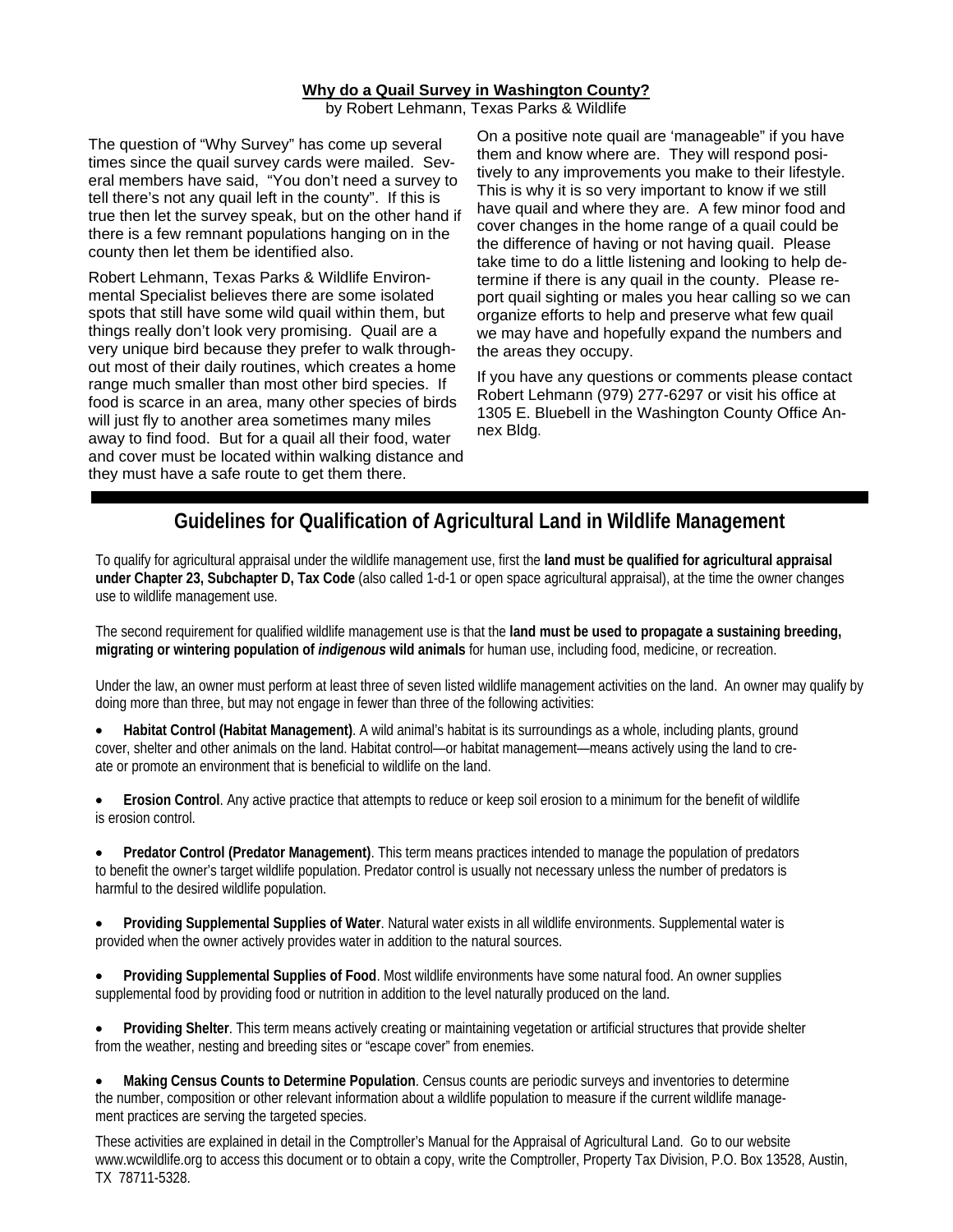## **WCWS Membership Survey Results – Spring 2006**

*Dave Redden, Director, New Years Creek WMA and Richard Thames, Society Secretary* 

There was a strong response to our recent survey of WCWS membership survey of interest and practices. We received 90 responses from the 526 surveys sent out. That is a 17.11 % response, which is pretty impressive. The directors thank you for taking the time to give us your input on how you would like to see us direct our future programs and to tell us where you are directing your personal efforts for wildlife improvement. Here are our findings from the survey.

## **Reasons for membership in WCWS**

Most of our members are interested in participating in WCWS to learn about wildlife for their personal enjoyment, with the emphasis being on observation (non-consumptive use) rather than harvesting game. The majority of members also appreciate the social aspect of the society and are eager to find ways to work with their neighbors to improve wildlife in the county. Most members have low or no interest in using wildlife for commercial purposes, either for hunting or eco-tourism.

## **Wildlife support activities**

WCWS members responding to the survey are doing a lot to support wildlife. Bird feeding, nestbox building are common activities. Nestboxes are also popular ways to help wildlife, with bluebird boxes being the most common. Food plots for deer and other game are also popular ways to help.

#### **Interest in future wildlife co-op programs**

The ranking of the areas of interest are shown below with the most frequently suggested activity at the top to the least suggested activity at the bottom. The percentage besides each indicates the percentage of respondents indicating a preference for this type of activity. Since it was possible to vote form more than one activity, the total percentage is more than 100.

More education on improving habitat - 70% Bird identification programs - 50% News on current TPWD and TCE programs and regulations - 44% Butterfly and wildflower programs - 44% More emphasis on social events - 17% Recruiting programs to attract new members - 24% More education on game harvest management - 14% Hunter safety programs - 12% Other - 8%

Some of the "other" ideas suggested were:

- Visiting others' properties to see their successes
- Visit herb farm at Festival Hill
- Pond improvement programs
- Feral hog control programs
- Native grass identification and education
- Education on how to get agricultural tax appraisal for wildlife management.

#### **Are your neighbors members of Washington County Wildlife Society and your local co-op?**

This question was intended to see how effective we are at attempting to have a broader impact on wildlife by forming cooperative efforts. Discontinuity of land with similar management practices reduces the effectiveness. Based on the response, it appears we have some opportunity to improve our cooperative efforts by getting more of our neighbors involved with us.

Thank you again for your support on this survey. We hope to make this an ongoing process to try to improve our cooperative efforts at wildlife support and management. We will use your feedback to structure our programs in the future. Check out the WCWS website at www.wcwildlife.org or wait for the next newsletter.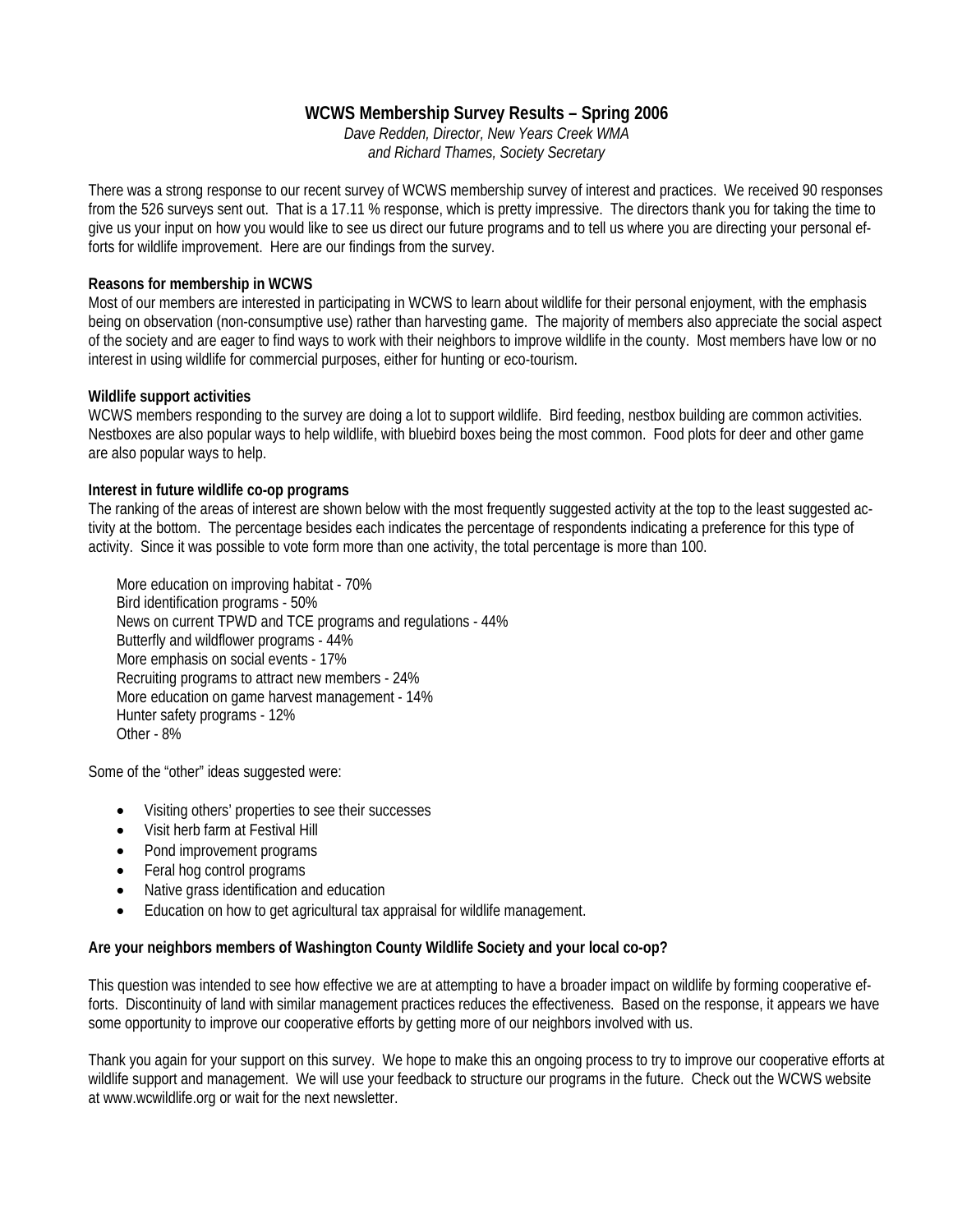## *2006 Incidental Observation Logging Form*  **Washington County Wildlife Management & Conservation Society**

| <b>Date</b>     | Bucks<br>2-3 pts | Bucks<br>4-5 pts               | Bucks<br>6–7 pts | $\frac{\text{Bucks}}{\text{8+ pts}}$ | Bucks<br>(other) | <b>Does</b>    | Fawns          | $Co$ -op           |
|-----------------|------------------|--------------------------------|------------------|--------------------------------------|------------------|----------------|----------------|--------------------|
| 8/6<br>Example: |                  | $\mathbf{1}$                   | $\overline{2}$   |                                      | $\overline{2}$   | 8              | $\overline{4}$ | <b>Rocky Creek</b> |
| $8/10$          |                  | $1\ \mathrm{Red}$<br>Tag $\#4$ |                  |                                      |                  | $\overline{2}$ | $\overline{2}$ | Greenvine          |
|                 |                  |                                |                  |                                      |                  |                |                |                    |
|                 |                  |                                |                  |                                      |                  |                |                |                    |
|                 |                  |                                |                  |                                      |                  |                |                |                    |
|                 |                  |                                |                  |                                      |                  |                |                |                    |
|                 |                  |                                |                  |                                      |                  |                |                |                    |
|                 |                  |                                |                  |                                      |                  |                |                |                    |
|                 |                  |                                |                  |                                      |                  |                |                |                    |
|                 |                  |                                |                  |                                      |                  |                |                |                    |
|                 |                  |                                |                  |                                      |                  |                |                |                    |
|                 |                  |                                |                  |                                      |                  |                |                |                    |
|                 |                  |                                |                  |                                      |                  |                |                |                    |
|                 |                  |                                |                  |                                      |                  |                |                |                    |
|                 |                  |                                |                  |                                      |                  |                |                |                    |
|                 |                  |                                |                  |                                      |                  |                |                |                    |
|                 |                  |                                |                  |                                      |                  |                |                |                    |
|                 |                  |                                |                  |                                      |                  |                |                |                    |
|                 |                  |                                |                  |                                      |                  |                |                |                    |
|                 |                  |                                |                  |                                      |                  |                |                |                    |
|                 |                  |                                |                  |                                      |                  |                |                |                    |
|                 |                  |                                |                  |                                      |                  |                |                |                    |
|                 |                  |                                |                  |                                      |                  |                |                |                    |
| <b>Totals</b>   |                  |                                |                  |                                      |                  |                |                |                    |